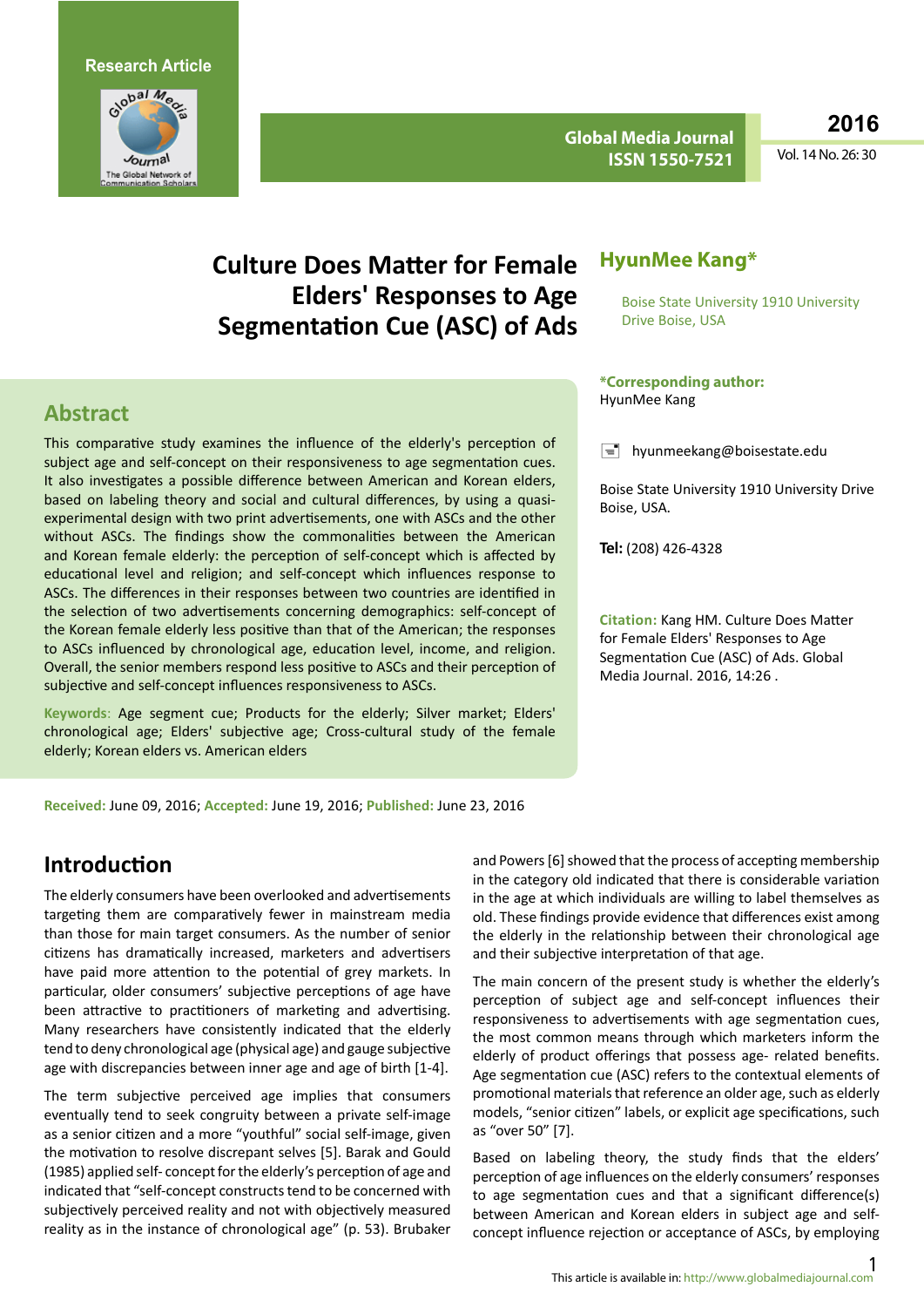a survey embedded in two print advertisements with ASC and without ASC. The comparative study between American and Korean elderly will contribute to a better understanding of social and cultural influences on the elderly's socio-psychological aspects.

### **Literature Review**

A theoretical foundation of the study is labeling theory, which is based on the framework of the self-concept theory. Researchers' concerns with self-concept in the fields of advertising and marketing are primarily based on the assumption that a product is consumed not only by itself but also by its image. The consumption of images associated with the product reflects social, psychological, and cultural values as well as the socioeconomic status (SES) of consumers. In this vein, labeling theory has contributed to explicating the elderly consumers' tendency to resist the presentation or offering with clues of age segmentation in advertisements and promotion materials. The literature review of the present study includes overviews of labeling theory, previous studies which the labeling concept has been applied to, and possible cultural differences in the elderly of American and Korean societies.

#### **Labeling theory**

Labeling theory conceptions and applications premise social reaction as the force responsible for defining acts and actors as deviant by applying Goffman's [8] notion of stigma which originated in social psychological studies of deviance [9]. According to Goffman [8], stigma implies an attribute that deviates from expectations, is discrediting, and results in disgrace or shame. Labeling results from a variety of deviant statues, including "physical stigma" or deviations from physical norms; "tribal stigmas" of race, nation, religion, and social status, and "blemishes of individual character" resulting from violations of cultural social norms. In other words, being labeled has implications of negative values in that, for example, patients as "mentally ill" would negatively influence the patient's social interaction by devaluating him/herself and discriminating from others [10].

Labeling enforces stereotypical perspectives that surround the label. These stereotypes are not positive, accurate, or inconsistent and place limitations both on the people in the group and the people with whom the group interact. In most societies across culture, negative stereotypes are far more prevalent. Mckay [11] identifies both the positive and negative stereotypes applied to the Social. The Elderly's Subjective Age and Self-Concept 4 U.S. elderly. Positive stereotypes include "the Golden Age," "the John Wayne conservative," and "dependable" which projects an image of the elderly prospering happily, being wealthy, active and content [11,12]. Whereas, some stereotypical images people hold about the senior members such as being "recluse," "oldfashioned," "religious," and "despondent," are associated with negative implications. The author argues that the American elderly, despite their personal state of mind and abilities, tend to play into these negative stereotypes when interacting with younger people, because that is what is expected of them [11].

The social and psychological tendency of the elderly has been applied to consumers' motivations which are combined with self-concept and thereby lead to accept or resist the purchase of labeled products associated with senior users' images in the sense that undesirable images denote a threat to self-concept [7,13-15]. The studies assumed that consumers have consistent motives to reject unfavorable labels that are considered incongruent with their self-image. Furthermore, personal acceptance of negative labels might occur through a private and public self-labeling process [7].

The private self-labeling process focuses on individuals labeling themselves as deviants or violators against actual or imagined social or cultural norms, even though others do not consider the violation when the emphasis of public self-labeling process is on its impact on interactions of labelees. In this course of selflabeling, labeling occurs in the violations expectations and cultural agreement, which are shared within a society. In other words, when viewed as denotation of the rule-breaking behaviors, attachment of stigmatized labels can be refused by motivations to conform to social and cultural norms and pressure to conflict with self-esteem. Thus, being aged tends to be thought of as a labeling stigma, which implies physical and financial inability in society. Thus, senior members' subjective age need to be understood in the context of social and cultural traits. For example, the elderly tend to reinforce unfavorable or favorable images of themselves depending on different cultural values as well as perspectives of individual welfare.

The reasons of the elderly's resistance to labeling are found in self-esteem motivation and consistency motivation [16]. The higher self-esteem motivation might lead to stronger resistance to negative labeling, which threatens self-concept of a labelee, while the consistency motivation is in common as noted in Festinger's cognitive balance, assuming that the existence of dissonance generates psychological tension and the discomfort resulting from cognitive dissonance results in internal pressure to eliminate or reduce the psychological inconsistency [17]. As a result, an individual tends to actively avoid situations and information which would likely cause inconsonance in their mind. The stereotypes about old age are reflected in advertisements images of older adults are inadequately represented and younger modelsare preferred even for products targeting seniors [18].

#### **Elder's subjective age**

 Another theoretical base of the study is the elderly's self-concept depending on a discrepancy The Elderly's Subjective Age and Self-Concept 6 between chronological age perception (CAP) and perceived age perception (PAP) of aging people. As Barnes-Farrell and [19] noted, perceived age perception (PAP) which refers to the extent to which people think of themselves only as old as they feel is different regardless of their chronological age perception (CAP). In other words, the self-concept of elderly people varies depending on health condition, financial abilities, past experiences, and so forth. The self-concept has an effect on elderly consumers' attitudes of advertisements, in particular, for aging products. Chronological age is no longer a sufficient factor to understand senior consumers' attitudes and behaviors although biological age provides an understanding of metabolic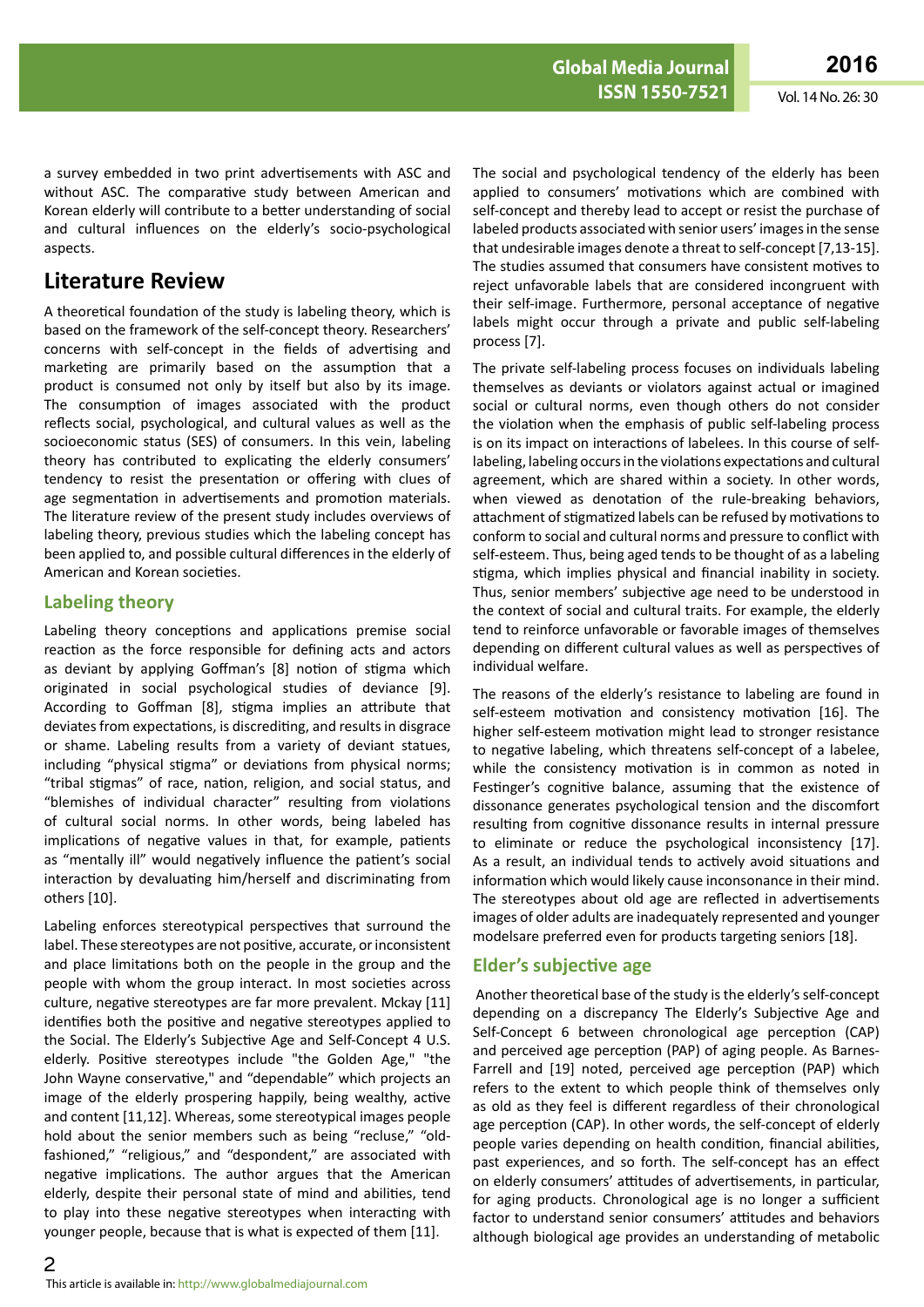changes such as decreasing visual and aural acuity or diminished mobility in that the health declines occur at different rates in different people. Thus, psychological age related to a self-concept sheds light on aging related positive characteristics of themselves and stereotypical traits about other senior members.

One of approaches to the measurement of personal age concepts which is considered useful for identifying discrepancies between subjective age and chronological age is a direct numerical expression of how old an individual "feels." Studies comparing felt age and other measures of age self-concepts with chronological age generally report that individuals tend to perceive themselves to be younger than their chronological ages [1]. Furthermore, the process of accepting membership into the category "old" indicates that there is considerable variation in the age at which individuals are willing to label themselves as old [6]. These findings note that differences exist among the elderly in the relationship between their chronological age and their subjective interpretation of that age. In other words, advertisement images or messages suggestive of being aged could lead the senior who show a larger discrepancy between their physical and perceived age to unfavorable attitudes toward the advertisement.

#### **Age segmentation cue (ASC)**

Age segmentation still is a widespread practice to offer promotions, services, or products to the mature market as a whole. Age segmentation cue (ASC) has attracted researchers to explore how the elders' perception of age impacts acceptance and resistance to clues presented in advertisements and promotion materials, thereby contributing to the consumption of the product. ASC indicates the contextual elements that refer to the product and service for an older age, for example, by employing elderly models, labeling "for seniors" or "over 50." The cues are utilized as a common means through which marketers inform the elderly product offerings that possess age-related benefits.

On the other hand, some studies argued the clue could be suggestive of stereotypical images, especially unfavorable traits, about the senior. It predisposes elderly consumers to resistance to being identified as a separate market on the basis of age [20,21], by responding less favorably to products with implications of the potential users' older age in ads [22]. The ASC indicates, for example, that the use of senior discounts infers being aged, which is associated with being physically less attractive, financially limited, and second-class citizens who should not be entitled to the same service. In particular, in terms of the senior citizen discount, the most commonplace offering based on age segmentations, studies show ambivalent attitudes of elderly consumers; elderly consumers tend to prefer retailers that offer the discount [23,24] whereas their low participation in senior citizen discount promotions is considered one of reliable indicators that older consumers are inclined to resist accepting references about themselves on the basis of age. Some studies suggest that ASC does not threaten the self-image of the elderly consumers, inhibit their responsiveness to a discount offer, and ultimately won't influence their purchase decisions [25].

These responses of senior consumers to age segment oriented discounts are strongly influenced by their perception of age

related labels. Tepper [7] applies labeling theory in order to better understand the underlying processes, stating " elderly consumers may reject senior-citizen- type discounts to avoid self-devaluation that might occur with personal acceptance of the status (resisting private self-labeling) and/or to avoid stigmatization from others who become aware of the status (resisting social labeling)" (p. 504). The study examined the effect of an age segmentation cue using the label 'senior citizens' on the assumption that labels referring to a relatively higher age are negative in nature and therefore restrain responses to age oriented approaches. According to Tepper's study [7], in the youngest category, aged 50-54, lower discount usage intention was reported as a consequence of greater self-devaluation and greater perceived stigma. For the middle categories, aged 55-59 and 60-64, presence of age segmentation cues resulted in higher self-devaluation and greater perceived stigma, but not in lower discount usage intention. For the group aged 65 and over, no such effects were found. In general, self-devaluation increases with higher social visibility, especially for the cognitively younger group. The study suggested that the disagreement between discount usage behavior and self-perceptions is reduced by the elderly consumers' acceptance of the senior citizen status as a new and proud identity.

Kang [26] applied the labeling theory to the Korean elderly's perception of subjective age to explore correlation in discrepancies between chronological age (CA) and self-perceived age (SPA) and their response to advertisements with ASC. The findings of the study showed the greater the discrepancy between CA and SPA increases, the more negative the response of subjects to advertisement with ASC as well as the more negative the stereotype of the elderly and the more the degree of aging fear. The study implies that the elderly subjects did not accept the advertisement with ASC because it evoked negative connotation related to being aging. Whereas, Dunne and Turley's research [27] applied the labeling theory to the responsiveness towards banking schemes explicitly aimed at senior citizens, and one of their conclusions is that "mature adults did not appear to be concerned about the negative social consequences of their consumption behavior" (p. 33). These controversial findings have led the researchers to study further the effect of ASCs on consumers' attitudes and behaviors focusing on possible differences in cultural and social values associated the status of senior members.

### **Subjective age and self-concept in western and Asian elders**

 Whether the elderly might perceive aging as stigmatized status or not needs social and cultural considerations as wells as individuals' characteristics and demographics, which influence different self-concept depending on age, gender, levels of education and economic status, religion, and so forth. Furthermore, potential differences in elderly's perception of being aged could be more significant so-called in the comparative study of "Western versus Eastern perspectives," in that their elderly's perception of aging are based on the two differing traditional cultural values and characteristics of the current social changes.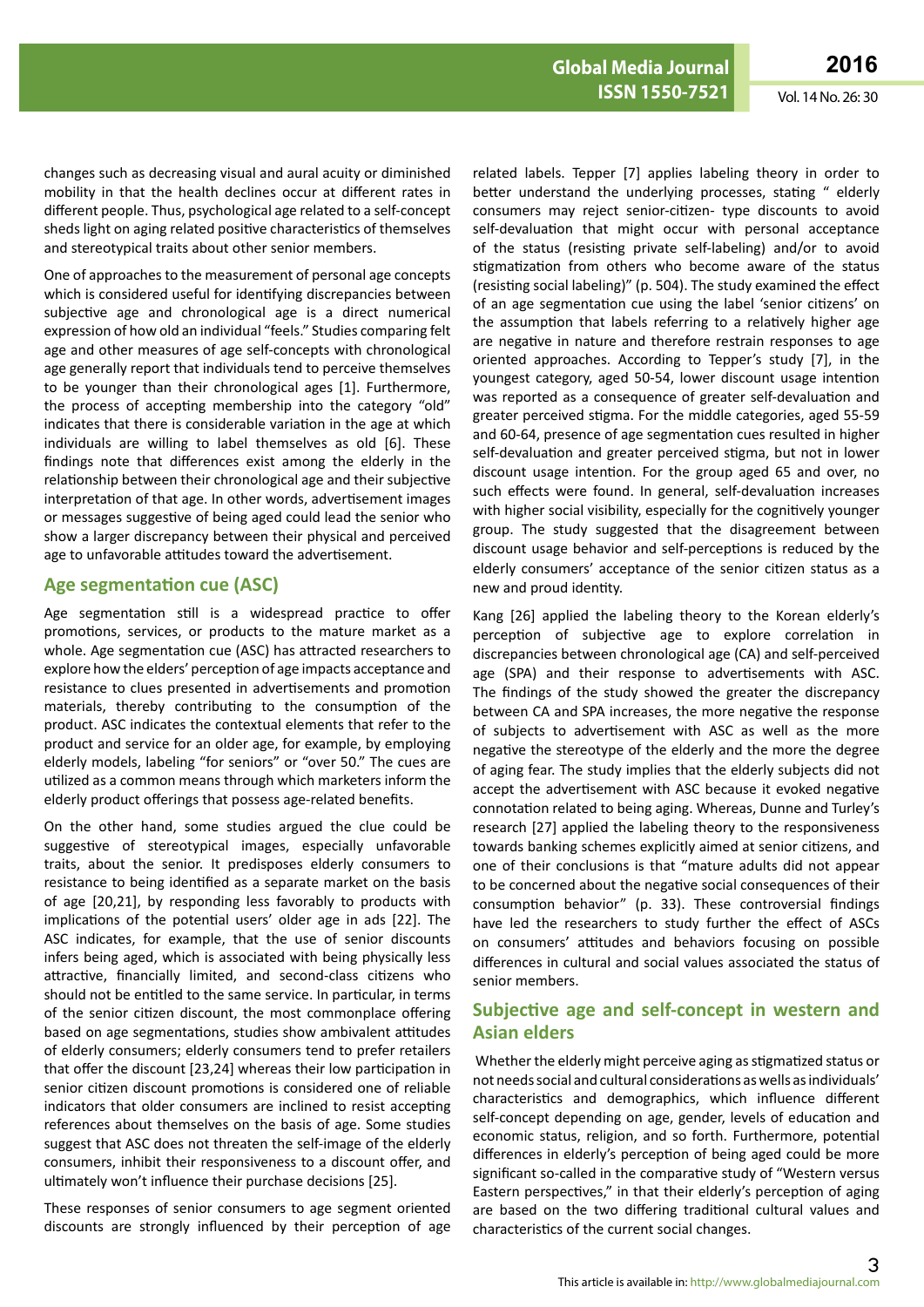As discussed in the Labeling theory, the term aging may possess value-charged connotations in the both societies ad lead to greater efforts to remain ageless as reflected by heavy use of cosmetics and cosmetic surgery [2,28]. Most Western countries being sensitive to age and youth-oriented are considered to hold more unfavorable views of aging and elderly adults. Subjective age research consistently reports patterns of age denial among adult Americans. This denial, gauged as discrepancies between inner ages and age of birth, increases with the process of chronological aging. The findings of Barak and others [2] noted that the desire to be young and youthful seems common in both Western and Asian societies, identifying similar patterns of age identification in three Asian countries, India, China, and Korea. Both cognitive and desired age, shown in the participants of the three countries, was younger than chronological age. Also, Asian women's perceptions of their own ages did not differ from the way men viewed themselves in the same societies.

On the other hand, most studies point out to the Eastern culture rooted in Confucianism and collectivism, the term aging implicates a traditional respect for ancestor and senior members a cardinal virtue for family solidarity and filial piety [29,30]. The traditional values of Eastern societies are considered to promote positive perceptions of aging and high esteem for senior members [30].

However, some studies put an emphasis on other values such as socioeconomic values and psychological characteristics of older adults within a society, arguing that dichotomous cultural classification, western vs. eastern, is not sufficient to explain different perspectives of aging and elderly adults [28]. Elderly people are viewed as a lower priority in most Asian countries (Martin, 1988), and policymakers in Asia countries overlooked the importance of programs for the senior members [2]. Compared with the Western society, which has been industrialized and modernized for a long time, the Korean society has undergone rapid economic growth and social change only since 1960s. The radical shift of social values in the society has rendered loss in traditional value and family structure leading to devaluation of the elderly's social status and their role in family and society [31]. The recent medical technology has contributed to extending the life expectancy of the Korean elders and thereby to increasing the senior population from 3% in 1971 to 38% of the total population in 2008 [32]. Nevertheless, the Korean policy makers of public welfare have not recognized the necessity of social insurance and retire programs. Emphasis on traditional values has contributed to an undeveloped social insurance system and social security retirement program for the Korean elderly because Confucianism underscores children's duty to respect and support their old parents. Thus, public welfare for the elderly has depended on individual rather than national supports. A recent report of OECD revealed that Korea is ranked first in relative poverty of elders out of OECD countries [33]. The alarming rate of suicide among S. Korean people 65 or older also indicates that Korean younger generations do no longer support their parents, and the senior members have been not taken care of and lived out their final years deprived [31]. Kang's [26] study pointed out that for the Korean elders, aging denotes negative labeling such as useless labors, physical weakness, dependence on children, and so on. Jang, Poon, Kim, and Shin [34] found that SES and health problems

are determinants of self-perception of aging and health. The Korean elderly, with lower levels of education and economic status and more serious health problems, showed more negative self-perception of aging. Also, a recent survey showed that 89% of senior respondents refused to be called "the senior members" and their desire to look younger has led to an increasing number of plastic surgeries for seniors [32].

### **Research Questions**

Based on literature review, research concerns were narrowed down to the American and Korean elderly's self-perception of age, its impact on their responses to advertisements embedded in ASC, and possible differences in the two countries' elders according to their educational levels, income, and religion.

 In particular, the study considered religion as one of the key factors to self-concept of the elderly in the sense that religious beliefs and practices moderate the stress and concerns resulting from aging [35]. For example, Buddhists believe that a living being goes through the stages of birth, youth, adulthood, and old age before death, which leads to embracing aging as a process of nature. Thus, religious beliefs contribute to reducing stress of aging and fear of death, and religious activities help the elderly to alleviate their sense of isolation and enhance self-esteem [36].

RQ1: Do the American female elderly's subjective age and selfconcept differ according to their age, the level of education and income, and religion? Is there a significant relationship between the American female elderly's response to ASC age and their subjective age and self-concept?

H1.1: The American female subjects with a higher level of education will perceive themselves younger and their aging more positive.

H1.2: The American female subjects with a higher level of economic status will perceive themselves younger and their aging more positive.

H1.3: There is a significant difference in the extent of subject age and self concept between the American female subjects with religion and those without religion.

H1.4: The American female subjects who select an advertisement without ASCs will feel themselves significantly younger than those who select an advertisement with ASCs.

H1.5: The American female elderly who select an advertisement with ASCs will feel their aging as significantly positive in comparison to those who select an advertisement without ASCs.

RQ2: Do the Korean female elderly's subjective age and selfconcept differ according to their age, the level of education and income, and religion? Is there a significant relationship between the Korean female elderly's response to ASC age and their subjective age and self-concept?

H2.1: The Korean female subjects with a higher level of education will perceive themselves younger and their aging more positive.

H2.2: The Korean female subjects with a higher level of economic status will perceive themselves younger and their aging more positive.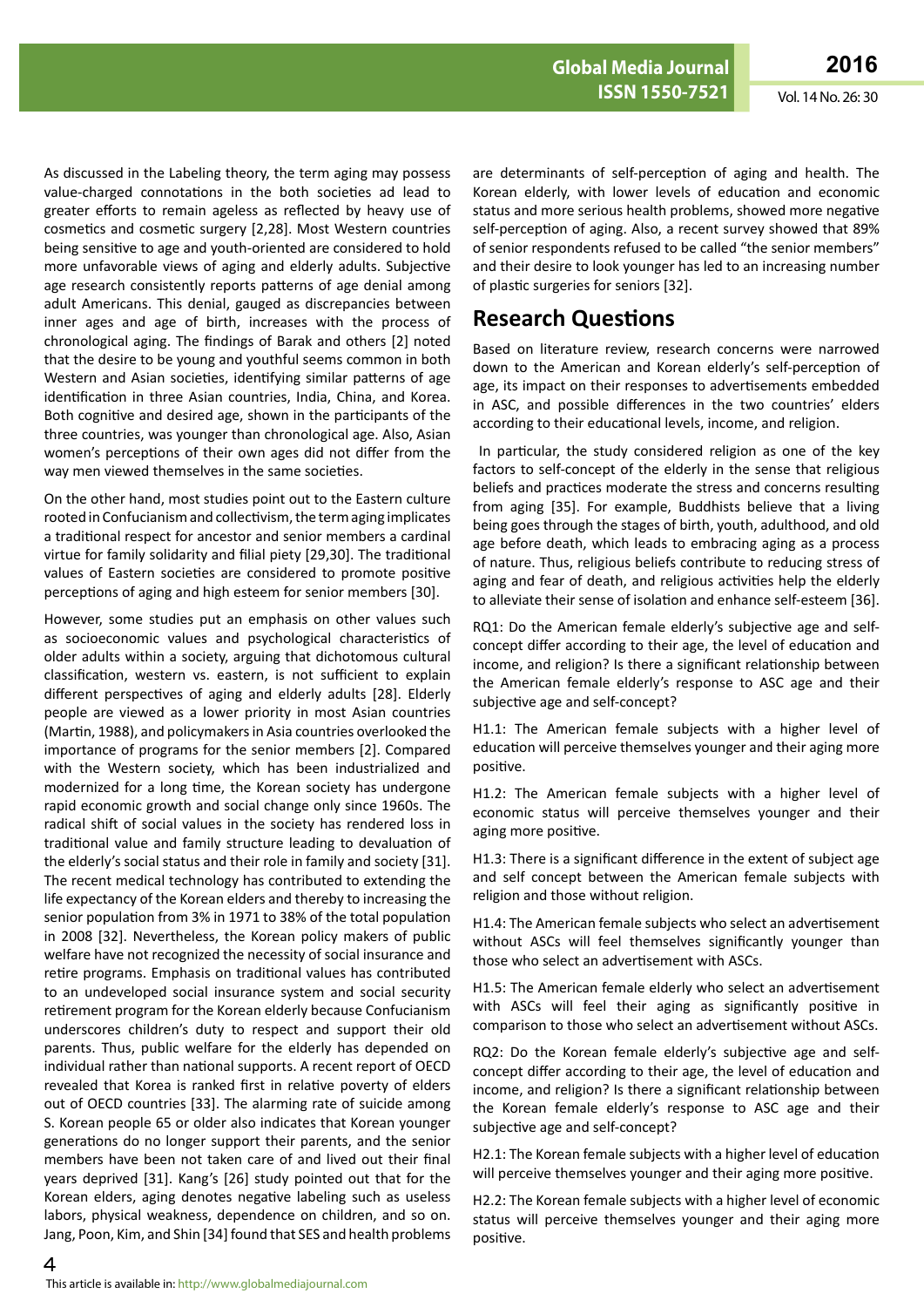H2.4: The Korean female subjects who select an advertisement without ASCs will feel themselves significantly younger than those who select an advertisement with ASCs.

H2.5: The Korean female elderly who select an advertisement with ASCs will feel their aging significantly positive in comparison to those who select an advertisement without ASCs.

RQ 3: Are there significant differences in the extent of subjective age and self-concept and the response to ASCs between the American and Korean female elderly?

RQ 4: Will the extent of subject age and self-concept predict the female elderly's response to ASCs?

H3: Perceived positive response to ASCs is positively predicted by the greater level of subject age and self-concept.

## **Research Methods**

To explore how the American and Korean elderly people respond to advertisements embedded with ASCs, the study produced two printed advertisements of "*Noble*," a product for preventing irritation of urine. Two advertisements have the same head copy, *'Noble helps your sound sleep.*' One advertisement (ADI) has three ASCs—an elderly female model and two references, "over 50" and "discount coupon for senior citizen inside," to imply a product for the female senior—and the other advertisement (AD2) employs a young female model and does not include any ASCs.

At first, the female elderly was asked to select one of two print advertisements after information of the product was offered and to complete the questionnaire which takes 20-25 minutes. The subjects who take the trouble of independently completing the survey were offered the researchers' help.

 The study employed a quasi-experimental research method with convenient sampling. The researchers contacted coordinators or moderators of elderly institutes such as Sunday schools and senior social groups. The researchers in America collected data from three places including Sunday schools and senior sporting groups located in Louisiana, and those in South Korea collected data from six places, including Sunday schools and civic senior schools located in Seoul. This was done during October and November, 2008. The data were interpreted using t-test, ANOVA, and linear regression.

## **Questionnaire**

The questionnaire consisted of three parts: (1) response to ASCs; (2) subject age and self- concept; and (3) demographics (age, income, level of education, and religion). The questionnaire was translated in Korean for the Korean elderly. It was double-checked by another Korean researcher.

Conceptual and operational definitions of each variable are provided in Table 1.

### **Response to ASCs**

To examine a reliability of two experimental advertisements, three items were asked of the subjects' general attitudes toward ASCs, consisting of interest in senior products, willingness of using a discount coupon, preference to younger models in advertisements, and references to ASCs in advertisements. The first item was reverse coded to make the high score mean a positive attitude.

### **Subject age**

Chronological Age (CA) is a general concept referring to the objective age according to the calendar year. Self-Perceived Age (SPA) is a relative subjective age which an individual perceives regardless of actual age. The study used six items to measure the subject age with a five-point scale ranging from "much younger (1)" to "much older (5)" as seen in Table 1.

### **Montepare and Lachaman, 1989**

Scores of each degree were recoded to indicate that the lower score means the subjects feel younger than their chronological age. The low score implies a subject's negative perception of aging [37].

### **Self-concept of aging**

Self-concept of aging is measured with the five items adapted from the attitude toward own aging in the Philadelphia Geriatric Center Morale Scale [38]. The study used five items with a fivepoint scale ranging from "strongly agree (1)" to "strongly disagree (5)" as seen in Table 1. Scores of each degree were recoded to associate high scores with more positive self-concept.

### **Findings**

A total of 72 seniors participated in the survey, consisting of 32 American female and 40 Korean female elders. Fifty nine percent of American elders are over 61 year old and 56% of Korean elders are 51-60 years old in Table 2. Fifty-six percent of the American subjects have less than high school or high school graduate level of education while 78% of the Korean subjects do. In terms of monthly income, 31% of the American subjects and 28% of the Korean subjects spend monthly over \$ 400, and 44% of the Korean subjects spend less than \$100. Eighty-seven percent of the American subjects have a religion and 72% of the Korean subjects have a religion (Table 2).

Twenty three American female subjects (72%) selected AD1 with ASCs while 16 Korean female subjects (40%) selected AD2 without ASCs. At first, to examine a reliability of two experimental advertisements, the subjects were asked questions about general attitudes related to ASCs and senior products. Three items used to examine the elderly's attitudes toward ASCs ( $\alpha$ =0.671).

As a result, there is a significant difference (F=109.897, p<0.001) in the extent of the American female subjects' attitudes toward ASCs between the subjects who select AD1 (M=4.10, SD=0.98) and those who select AD2 (M=2.24, SD=1.01). The Korean female elders also show a significant difference (F=23.518, p<0.001) in their attitudes of ASCs between AD1 (M=3.38, SD=0.78) and AD1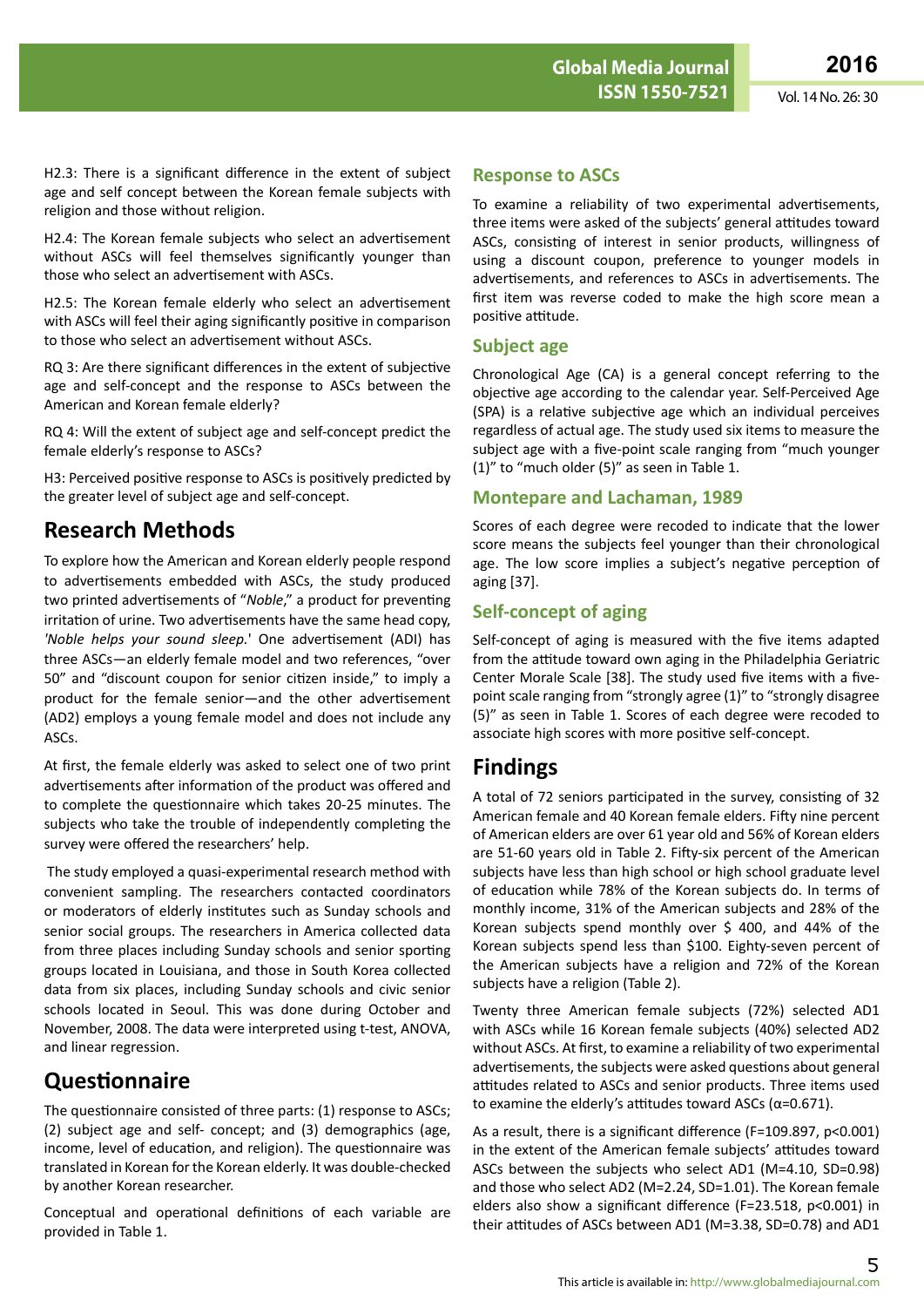#### **Table 1** Conceptual and operational definitions of variables.

| <b>Variable</b>                   | <b>Conceptual Definitions</b>                                                                            | <b>Operational Definitions</b>                                                                                                                                                                                                                                                                                                                                                                                                                                          |
|-----------------------------------|----------------------------------------------------------------------------------------------------------|-------------------------------------------------------------------------------------------------------------------------------------------------------------------------------------------------------------------------------------------------------------------------------------------------------------------------------------------------------------------------------------------------------------------------------------------------------------------------|
| <b>Response to</b><br><b>ASCs</b> | Degree to which a<br>subject responds to ASCs                                                            | Following three statements on a 5-point scale (1: strongly agree; 2: agree; 3: neutral; 4: disagree; and<br>5: strongly disagree) I am willing to use discount coupons of the product. (-) I prefer younger models to<br>elderly models in the advertisements of senior products. In usual, I tend to feel annoyed by any reference<br>used in advertisements indicating the product for senior citizens.                                                               |
| Subject age                       | Degree to which a<br>subject perceives<br>herself younger or<br>older compared with<br>chronological age | Following five statements on a 5-point scale (1: much younger; 2: younger; 3: no younger or older; 4:<br>older; 5: much older) I feel myself __________ than my age. I think my appearance looks ______ than my<br>age. I think my interests are similar as _______ people's interests. If I had an opportunity to choose my<br>age, I will choose age. My friends think that I'm than my age. When seeing me for the first<br>time, people think that I'm than my age. |
|                                   | Degree to which a<br>Self-concept subject perceives being<br>aged                                        | Following three statements on a 5-point scale (1: strongly agree; 2: agree; 3: neutral; 4: disagree; 5:<br>strongly disagree) Things keep getting worse as I get older. (-) I have as much pep as I had last year. I feel<br>that as I get older I am less useful. (-) As I get older, things are better than I thought. I am as happy now as<br>I was when I was younger                                                                                               |

#### **Table 2** Descriptive Statistics on the American and Korean female subjects.

| <b>Monthly Income</b>   |                    |                    |
|-------------------------|--------------------|--------------------|
| Less than \$100         | 10 (31%)           | 18 (44%)           |
| $$100-400$              | 12 (38%)           | 11 (28%)           |
| $$401-700$              | 9(28%)             | 11 (28%)           |
| $$701-1,000$            | 1(3%)              | $0(0\%)$           |
|                         | 32 (100%)          | 40 (100%)          |
| <b>Religion</b>         |                    |                    |
| <b>Yes</b>              | 27 (87%)           | 29 (72%)           |
| <b>No</b>               | 5(16%)             | 11 (28%)           |
|                         | 32 (100%)          | 40 (100%)          |
| Ad with ASCs            | 23 (72%)           | 16 (40%)           |
| <b>Ad without ASCs</b>  | 9(28%)             | 24 (60%)           |
|                         | 32 (100%)          | 40 (100%)          |
| <b>Response to ASCs</b> | $M=3.52$ (SD=1.01) | $M=2.82$ (SD=0.71) |
| Subject Age             | $M=3.18$ (SD=0.54) | $M=2.13$ (SD=0.65) |
| Self-Concept            | M=3.36 (SD=0.84)   | M=2.67 (SD=0.90)   |

(M=2.45, SD=0.91). This finding means that the subjects with positive attitudes of ASCs select the experimental advertisement with ASCs.

**RQ1**. Differences in the American female elderly's subjective age and self-concept, according to age, the level of education and income, and religion.

The results show that there is a significant difference in subject age (F=5.501, p<0.01), according to age, indicating that the younger subjects at the age of 51-55 years old perceive themselves younger than the older elders while no significant difference is not found in their self- concept. Six items were used to examine the elderly's subjective age ( $\alpha$ =0. 884) and five items were used to examine the elderly's self-concept of aging ( $\alpha$ =0. 838). Significant differences in self-concept are found in education level (F=3.315, p<0.05) and religion (F=2.427, p<0.01) as seen in Table 3. In other words, the American subjects with the higher level of education and with religion present more positive self-concept. However, significant differences in subject age are not found. Thus, the first hypothesis, subjects with the higher level of education perceive their aging more positive, is in part supported because there is no significant difference in their perception of subject age. Also, the **Table 3** Differences in the American female subjects' subject age and self concept.

|                                                                        | <b>Subject Age</b> |           |            | <b>Self Concept</b> |  |  |  |
|------------------------------------------------------------------------|--------------------|-----------|------------|---------------------|--|--|--|
|                                                                        | M(SD)              | F         | M(SD)      | F                   |  |  |  |
| Age                                                                    |                    | $5.501**$ |            | 2.44                |  |  |  |
| 51-55 years old                                                        | 2.51(0.54)         |           | 3.21(1.63) |                     |  |  |  |
| 56-60 years old                                                        | 3.15(0.42)         |           | 2.70(0.62) |                     |  |  |  |
| 61-65 years old                                                        | 3.45(0.43)         |           | 3.77(0.39) |                     |  |  |  |
| 66 or older                                                            | 3.53(0.39)         |           | 3.68(0.82) |                     |  |  |  |
| <b>Education Levels</b>                                                |                    | 2.015     |            | 3.315*              |  |  |  |
| Less than high<br>school                                               | 2.85(0.43)         |           | 2.70(0.95) |                     |  |  |  |
| High school<br>graduate                                                | 2.88(0.67)         |           | 3.10(0.89) |                     |  |  |  |
| Associate/<br><b>Bachelor degree</b>                                   | 3.28(0.44)         |           | 3.40(0.49) |                     |  |  |  |
| Master's degree                                                        | 3.93(0.00)         |           | 4.24(0.00) |                     |  |  |  |
| <b>Monthly Income</b>                                                  |                    | 2.125     |            | 2.857               |  |  |  |
| Less than \$100                                                        | 2.96(0.46)         |           | 2.88(0.89) |                     |  |  |  |
| $$100-400$                                                             | 3.34(0.41)         |           | 3.08(0.85) |                     |  |  |  |
| $$401-700$                                                             | 3.11(0.67)         |           | 3.73(0.45) |                     |  |  |  |
| $$701-1,000$                                                           | 3.23(0.00)         |           | 3.75(0.00) |                     |  |  |  |
| Religion                                                               |                    | 1.581     |            | $2.427**$           |  |  |  |
| Yes                                                                    | 3.24(0.49)         |           | 3.94(0.82) |                     |  |  |  |
| <b>No</b>                                                              | 3.12(0.69)         |           | 2.78(0.52) |                     |  |  |  |
| **Note. Entries are mean scores; Standard deviation is in parentheses. |                    |           |            |                     |  |  |  |

\* p<0.05; \*\*p<0.01; \*\*\*p<0.001.

second hypothesis about possible difference in monthly income is not supported.

In terms of religion (H1.3), a significant difference in self concept is found but is not found in subject age. The American subjects who have religious belief perceive their aging positive than those who have no religion.

The study examined possible differences in responses to two experimental advertisements according to age, education, monthly income and religion as seen in Table 4. The result shows significant differences in four variables, age  $(\chi^2=21.007, p<0.001)$ , educational levels ( $\chi^2$ =12.213, p<0.01), monthly income ( $\chi^2$ =9.101, p<0.05), and religion ( $\chi^2$ =4.394, p<0.05). In other words, subjects

6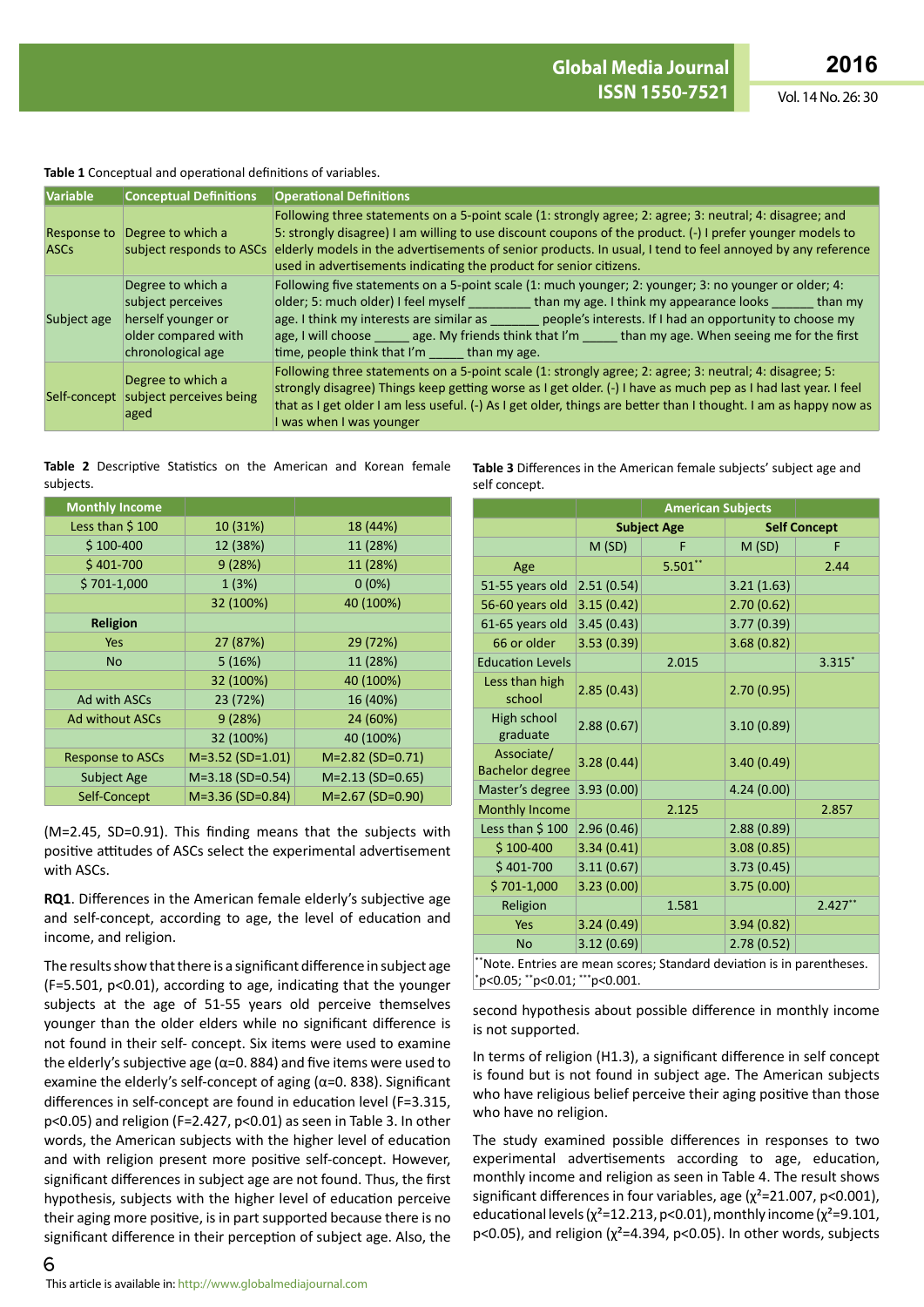who are relatively older, have a greater level of education and monthly income, and religious belief select the advertisement with ASCs. The findings implies that age, levels of education and income, religion of the American subjects influence their acceptance of ASCs.

For response to experimental advertisements (H1.4 and H1.5), the subjects who select the second advertisement without ASC perceive their aging significantly more negative than those who select the first advertisement with ASC (F=5.616, p<0.05) in Table 5. The result implies that the subjects' self-concept influence their acceptance of products embedded with ASCs, but their perception of subject age does not influence.

**RQ2**. Differences in the Korean female elderly's subjective age and self concept according to age, the level of education and income, and religion.

|  | <b>Table 4</b> Difference in the American female subjects' response to |  |  |  |  |
|--|------------------------------------------------------------------------|--|--|--|--|
|  | experimental ads.                                                      |  |  |  |  |

|                       | <b>Responses to Experimental</b><br>Ads |                  |                  |                  |
|-----------------------|-----------------------------------------|------------------|------------------|------------------|
|                       |                                         | AD1 <sup>1</sup> | AD2 <sup>2</sup> | Chi-square $c^2$ |
| Age                   |                                         |                  |                  | 21.007***        |
| 50-55                 |                                         | 4(44%)           | 5 (56%)          |                  |
| 56-60                 |                                         | 2.(50%)          | 2(50%)           |                  |
| 61-65                 |                                         | 8 (88%)          | 1 (12%)          |                  |
| 66 or Older           |                                         | 9(90%)           | 1 (10%)          |                  |
| Education             |                                         |                  |                  | 12.213**         |
| less than high school | 3                                       | 3(33%)           | 6(67%)           |                  |
| high school           | 6                                       | 6(66%)           | 3 (37%)          |                  |
| associate/bachelor    | 13                                      | 13(100%)         | 0(0%)            |                  |
| master's degree       |                                         | 1 (100%)         | $0(0\%)$         |                  |
| Income                |                                         |                  |                  | $9.101*$         |
| less than\$100        | 3                                       | 3(30%)           | 7(10%)           |                  |
| \$100-400             |                                         | 11 (92%)         | 1(8%)            |                  |
| \$401-700             | 8                                       | 8(89%)           | 1(11%)           |                  |
| \$701-1,000           |                                         | 1 (100%)         | $0(0\%)$         |                  |
| Religion              |                                         |                  |                  | 4.394*           |
| Yes                   |                                         | 22 (81%)         | 5 (19%)          |                  |
| <b>No</b>             | $\mathbf{1}$                            | $-20%$           | 4 (80%)          |                  |
| <b>Total</b>          |                                         | 23 (72%)         | 9(28%)           |                  |

Note: Entries are the number of subjects for each item battery; Percent is in parentheses. AD<sup>1</sup> has ASCs and AD<sup>2</sup> does not have ASCs  $\degree$ p<0.05; \*\*p<0.01; \*\*\*p<0.001.

**Table 5** Differences in the American subjects' responses to print experimental advertisements.

|                                |                                            |                    | <b>American Subjects</b> |                     |          |  |
|--------------------------------|--------------------------------------------|--------------------|--------------------------|---------------------|----------|--|
|                                |                                            | <b>Subject Age</b> |                          | <b>Self Concept</b> |          |  |
|                                |                                            | M(SD)              | F                        |                     |          |  |
|                                |                                            |                    |                          | M(SD)               | F        |  |
|                                |                                            |                    | 2.829                    |                     |          |  |
| AD <sub>1</sub>                | (With ASCs)                                | 3.12(0.37)         |                          | 3.63(0.63)          | $5.616*$ |  |
| AD <sub>2</sub>                | 3.24(0.39)<br>2.71(0.39)<br>(Without ASCs) |                    |                          |                     |          |  |
| *p<0.05; **p<0.01; ***p<0.001. |                                            |                    |                          |                     |          |  |

The Korean subjects' perceptions of subject age and self-concept significantly differ in relation to their age, level of education and income, and religion. The results show, in terms of age, that there are significant differences in subject age (F=4.992, p<0.01) and self concept (F=8.270, p<0.001) as seen in Table 6. This means that the younger elders perceive themselves younger as well as their aging more negative than the older elders.

Concerning the Korean subjects' educational levels (H2.1), significant differences are found both in subject age (F=4.568,  $p$ <0.05) and self-concept (F=8.043,  $p$ <0.01) in Table 6. This implies that the Korean elderly subjects with the higher level of education feel themselves younger and their aging more positive. Also, the Korean subjects' subject age (F=10.745, p<0.01) and self-concept (F=18.534, p<0.001) significantly differ in the level of monthly income (H2.2), and in terms of religion (H2.3), a significant difference in self-concept (F=8.060, p<0.01) is found. Thus, the Korean elders who have religious belief also perceive their aging positive than those who have no religion.

The study examined possible differences in the Korean subjects' responses to two experimental advertisements according to age, the level of education and monthly income and religion. The result shows significant differences in four variables, age  $(\chi^2=14.158,$ p<0.01), educational levels ( $\chi^2$ =10.531, p<0.01), monthly income  $(x^2=7.891, p<0.05)$ , and religion  $(x^2=3.562, p<0.05)$ . In other words, the Korea subjects who are relatively older, have a greater level of education and monthly income, and religious belief select the advertisement with ASCs. The findings implies that the Korean subjects' age, level of education and income, and religion influence their acceptance of ASCs (Table 7).

For response to experimental advertisements (H2.4 and H2.5), the subjects who select the second advertisement without ASCs

**Table 6** Differences in the Korean female subjects' subject age and self concept.

| <b>Subject Age</b> |          |            |                                                                                                                     |
|--------------------|----------|------------|---------------------------------------------------------------------------------------------------------------------|
| M(SD)              | F        | M(SD)      | F                                                                                                                   |
|                    | 4.992**  |            | 8.270***                                                                                                            |
| 1.69(0.64)         |          | 2.07(0.61) |                                                                                                                     |
| 2.25(0.77)         |          | 2.13(0.63) |                                                                                                                     |
| 1.97(0.35)         |          | 3.00(1.16) |                                                                                                                     |
| 2.61(0.36)         |          | 3.48(0.61) |                                                                                                                     |
|                    | 4.568*   |            | $8.043**$                                                                                                           |
| 1.46(0.56)         |          | 2.00(0.70) |                                                                                                                     |
| 2.09(0.71)         |          | 2.93(0.77) |                                                                                                                     |
| 2.84(0.44)         |          | 3.08(0.83) |                                                                                                                     |
|                    | 10.745** |            | 18.534***                                                                                                           |
| 1.74(0.52)         |          | 1.81(0.40) |                                                                                                                     |
| 2.22(0.61)         |          | 2.80(0.92) |                                                                                                                     |
| 2.43(0.38)         |          | 3.40(0.55) |                                                                                                                     |
|                    | 2.581    |            | $8.060**$                                                                                                           |
| 2.16(0.49)         |          | 3.11(0.77) |                                                                                                                     |
| 2.10(0.69)         |          | 2.23(0.86) |                                                                                                                     |
|                    |          |            | <b>Korean Subjects</b><br><b>Self Concept</b><br>Note Entrice are mean scores; Standard deviation is in parentheses |

Note. Entries are mean scores; Standard deviation is in parentheses. \* p<0.05; \*\*p<0.01; \*\*\*p<0.001.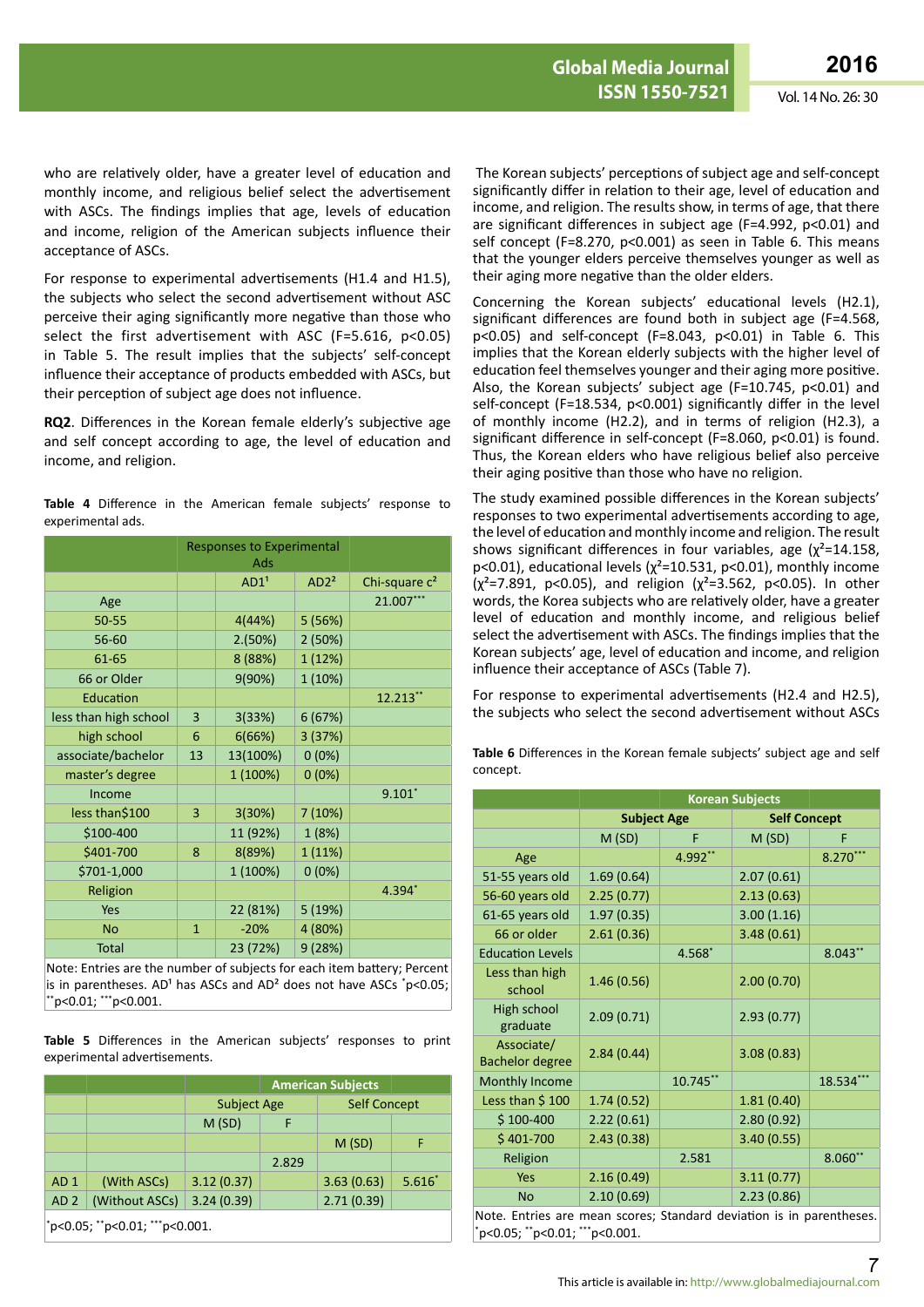feel themselves significantly younger (F=25.648, p<0.01) as well as perceive their aging significantly negative (F=134.878, p<0.01) than those who select the first advertisement with ASCs in Table 8. The result implies that the level of subject age and self concept of the Korean subjects influence their acceptance of ASCs.

**RQ3**. Differences in the extent of subjective age and self-concept and the response to ASCs between the American and Korean female subjects.

The study assumes that subject age and self-concept of the American and Korean elderly differ and their responses to ASCs also differ, on the basis of cultural and social characteristics as noted in the literature review. Table 9 shows that three variables, subject age (t=-8.007, p<0.001), self-concept (t=-3.672, p<0.001), and responses to ASCs (t=3.427, p<0.01) are significantly different between two country elders. This implies that the Korean female subjects perceive themselves younger and their aging more negative than the American subjects.

**RQ4**. Predictors of Responses to ASCs. The ultimate research focus of this study is whether the elderly consumers' responses to ASCs will be predicted by subject age and self-concept. Based on labeling theory, the study assumes that there are the effect of subject age and self-concept on response to ASCs as a dependent variable. The index of response to ASCs, subject age and selfconcept, which is calculated by the mean of two country female elders' responses to ASCs, subject age and self-concept, are used. The subjects' demographics (age, educational levels, and monthly income) are not considered in linear regression.

The findings in the linear regression show that subject age (beta=0.583, p<0. 001) and self- concept (beta=0.364, p<0. 01) are positively associated with the level of responses to ASCs as seen in Table 10. This implies that the whether subjects reject or accept ASCs is influenced by their subject age and self-concept.

**Table 7** Difference in the Korean female subjects' responses to two experimental ads.

|                       | AD1 <sup>1</sup> | Chi-square $\chi^2$ |          |
|-----------------------|------------------|---------------------|----------|
| Age                   |                  |                     | 14.158** |
| 50-55                 | 4(14%)           | 14 (84%)            |          |
| 56-60                 | 2(40%)           | 3(60%)              |          |
| 61-65                 | 3(43%)           | 4 (57%)             |          |
| 66 or Older           | 7(70%)           | 3(30%)              |          |
| Education             |                  |                     | 10.531** |
| Less than high school | 3(15%)           | 17 (85%)            |          |
| High school           | 8 (73%)          | 3(27%)              |          |
| Associate/bachelor    | 5(55%)           | 4 (45%)             |          |
| Income                |                  |                     | $7.891*$ |
| less than\$100        | 6(33%)           | 12 (67%)            |          |
| \$100-400             | 5(45%)           | 6(54%)              |          |
| \$401-700             | 5(45%)           | 6(54%)              |          |
| Religion              |                  |                     | $3.562*$ |
| <b>Yes</b>            | 11 (38%)         | 18 (62%)            |          |
| <b>No</b>             | 5(45%)           | 6(54%)              |          |
| <b>Total</b>          | 16 (40%)         | 24 (60%)            |          |

Note: Entries are the number of subjects for each item battery; Percent is in parentheses.  $AD<sup>1</sup>$  has ASCs and  $AD<sup>2</sup>$  does not have ASCs. \* p<0.05; \*\*p<0.01; \*\*\*p<0.001.

**Korean Subjects Subject Age Self Concept**  $M(SD)$  F  $M(SD)$  F 25.648\* 134.878\*\* AD 1 (With ASCs) 2.43 (0.41) 3.24 (0.36) AD 2 (Without ASCs) 1.83 (0.53) 2.10 (0.41)

**Table 8** Differences in the Korean subjects' responses to print

\* p<0.05; \*\*p<0.01; \*\*\*p<0.001.

experimental advertisements.

**Table 9** Paired Differences in the American and Korean female subjects.

|                                | <b>American</b><br><b>Subjects</b> | <b>Korean Subjects</b> | t            |  |  |  |
|--------------------------------|------------------------------------|------------------------|--------------|--|--|--|
|                                | M(SD)                              | M(SD)                  |              |  |  |  |
| <b>Attitudes of ASCs</b>       | 3.52(1.01)                         | 2.82(0.71)             | $3.427**$    |  |  |  |
| <b>Subject Age</b>             | 3.18(0.54)                         | 2.13(0.65)             | $-8.007$ *** |  |  |  |
| Self-Concept                   | 3.36(0.84)                         | 2.67(0.90)             | $-3.672***$  |  |  |  |
| *p<0.05; **p<0.01; ***p<0.001. |                                    |                        |              |  |  |  |

**Table 10** Linear regression analysis of the American and Korean subjects' responses to ASCs.

|                                     |             | <b>ASCs response</b> |        |  |  |  |
|-------------------------------------|-------------|----------------------|--------|--|--|--|
|                                     | <b>Beta</b> | $R^2$                | F      |  |  |  |
| Dependent<br>variable               |             | 0.748                | 42.967 |  |  |  |
| <b>Subject Age</b>                  | $0.364**$   |                      |        |  |  |  |
| Self-concept                        | $0.583***$  |                      |        |  |  |  |
| Note: *p<0.05, **p<0.01, ***p<0.001 |             |                      |        |  |  |  |

### **Discussion**

The study concerns whether the American and Korean elderly perceive subjective age and self-concept differently and whether their perception of subject age and self-concept predicts the responses to ASCs embedded in senior products. It was assumed that a greater perceived response to ASCs will be predicted by subjective age and self-concept. The study focuses on female elders in the sense that they tend to be more responsive to ASCs [7]. The main findings support earlier studies of ASC effect, indicating that subjective age and self concept have over all effects on the perceived responses to ASCs [6,7,39].

The results reveal commonalities and differences in the female elders of the two countries with regard to subjective age and self-concept. In terms of demographics, the elderly's educational level and religion influence the self-concept of the Korean and American female elders. In other words, the female elders with a higher level of education and religious belief present a more positive perception of aging while subjective age is not influenced by religion. The findings imply that religious belief might contribute to lessen stress and concerns which might arise from change in surroundings that the elderly face, such as lack of finances, illness, loneliness and depression (Mehta, 1997), and thereby support a positive self-concept of aging.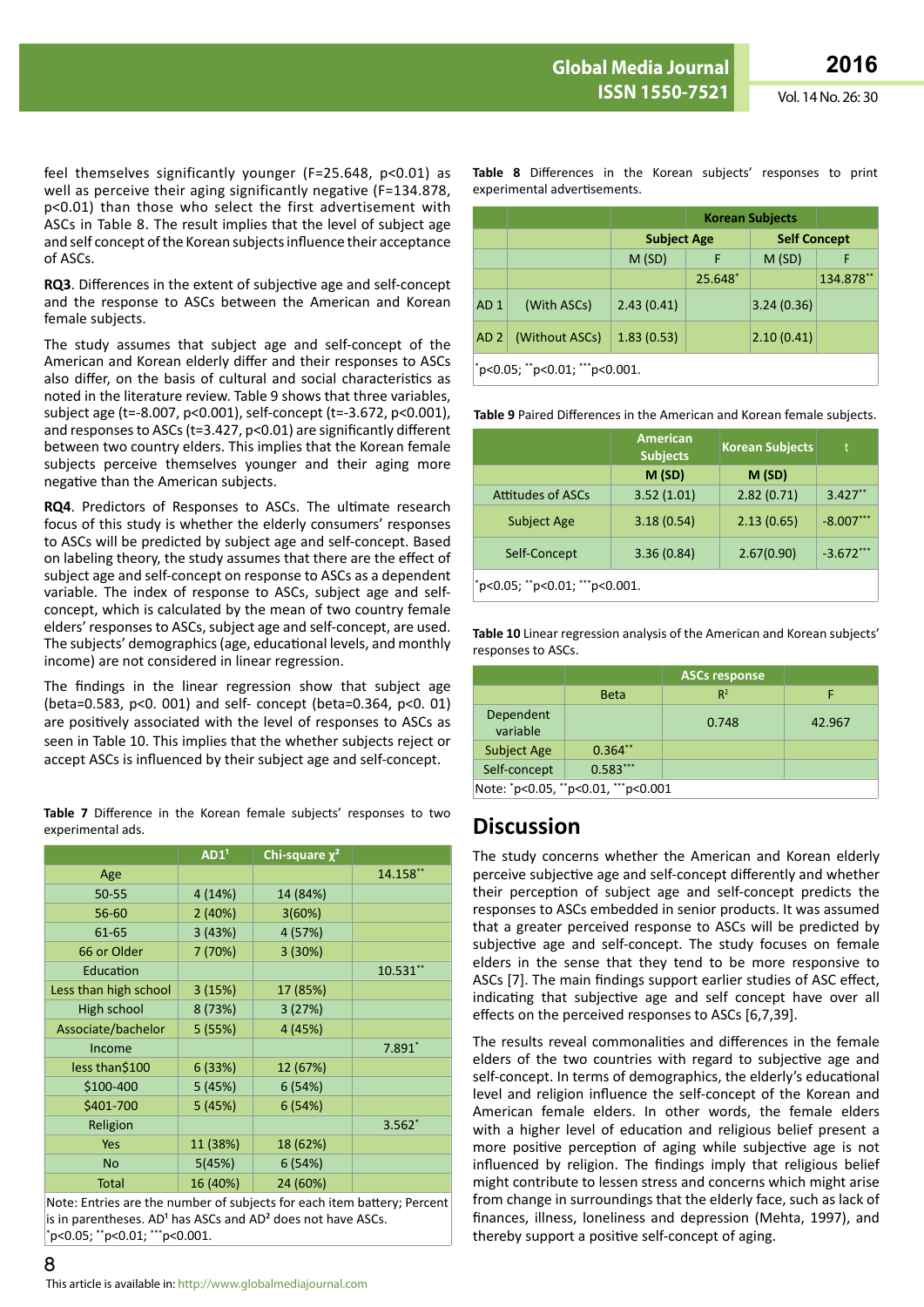Whereas, the Korean female elders' perception of subjective age and self-concept is affected by other demographic variables, chronological age, and the levels of income. Their chronological age affects the perception of subject age and self-concept in the sense that the subjects in the youngest age group from 51 to 55 are more likely to see themselves younger than their actual age and view their aging less positively than the older age group. Compared with the American female elders, the findings reveal that labeling theory is more applicable to understanding the Korean elders than the American elders in that the Korean female elders on the whole present less positive perceptions of aging. This reflects their socio-psychological traits rather than individual tendency as discussed in the literature review part. To understand the Korean elders, the notion needs different social and cultural considerations from the American society. The results indicate that the Korean senior members have been faced with overwhelmingly rapid social change and have undergone the collapse of the traditional value rooted in Confucianism, while the Korean society has put its priority instead on economic growth [40,41]. Furthermore, the Korean female elders' negative perception of aging may be ascribed to a lack of public welfare policies for senior members.

Concerning the elders' response to ASCs, the results of the study are intriguing in that they show impact of subjective age and self-concept on rejection or acceptance of ASCs, although the product used in the experimental advertisements is associated with female seniors. There are differences in the female elders who selected one of two advertisements, in relation to their age, levels of education and income, and religion. In particular, the younger elders are less likely to select the advertisement with embedded senior labels, such as ASCs, while chronologically older subjects are not affected by the presence of senior labels

as noted in Tepper's study [7]. The education levels and religion, which influence the self-concept of the elderly, also affect their acceptance or rejection of senior labels.

The findings also show significant differences in the female elders between the two countries with regard to the responses to senior labels, subjective age, and self-concept. The Korean female elders presented a less positive response to ASCs than the American female elders, and those who are not affected by the presence of senior labels show a more positive perception of their subjective age and self-concept, whereas the American elders show a difference only in perception of self-concept [42,43].

The study reveals a few limitations that point to further study. First of all, a follow-up study of the elderly needs to consider their ability to read and complete questionnaires in research designs, which in this study resulted in a limited number of subjects. Thus, the researcher would benefit from combining a questionnaire and a personal interview with the elderly. The use of a visual medium in an experimental design might be more effective for the elderly rather than the print medium which the study used in an attempt to minimize technical incapacity in America and Korea. Finally, the study of male elders, which the study did not include, may be of use to study the elderly market.

The results may be useful to marketers seeking to appeal to multinational elderly consumers in that they need to consider potential differences in the international elders' sociopsychological traits. In order to attract international senior consumers' attention, such as responsiveness of the Korean female elderly's to ASCs. Also, another finding of linear regression notes the importance of the elders' psychological factors, such as subjective age and self-concept of aging in the elderly market.